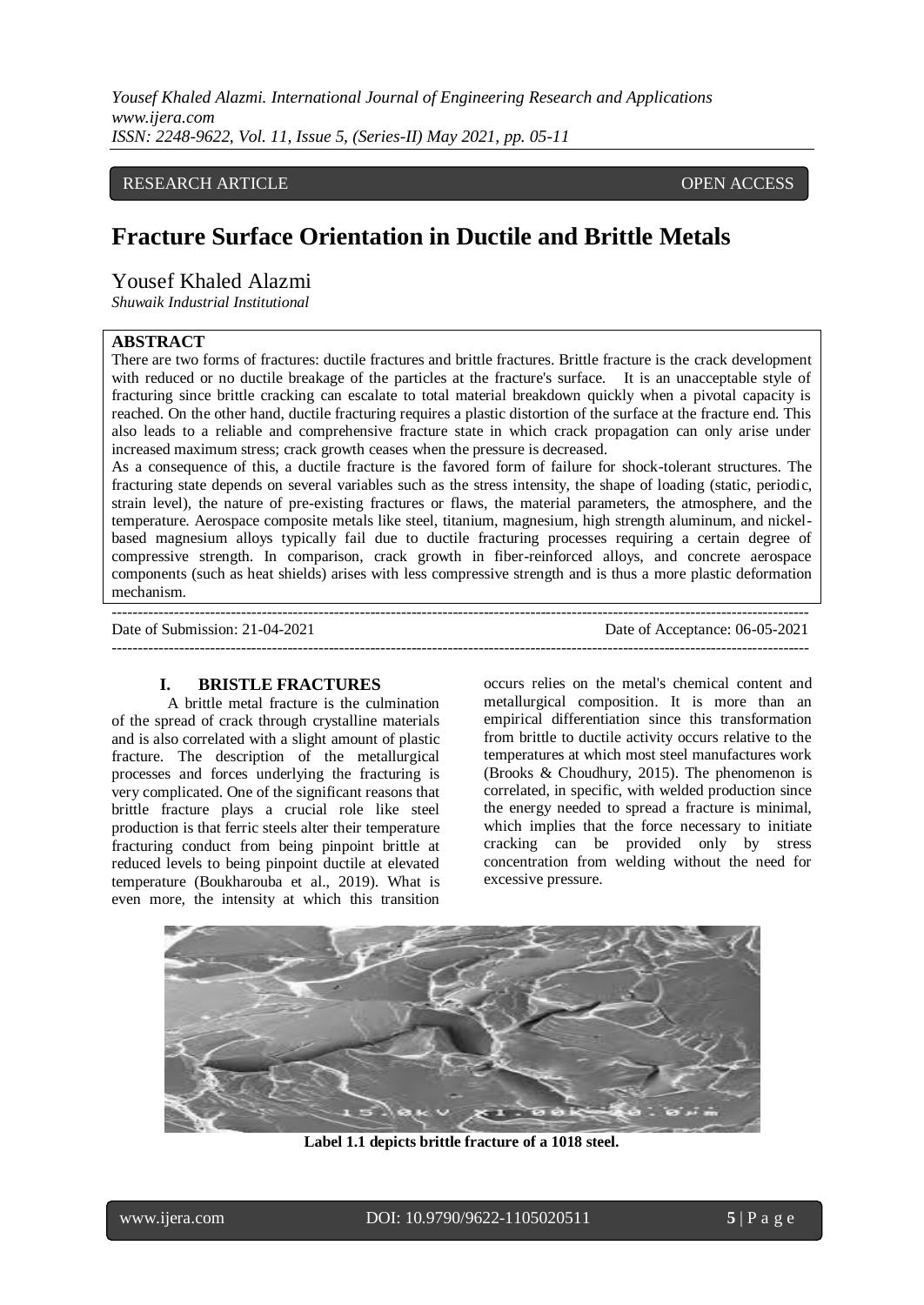There are two major categories of brittle fractures: intergranular and transgranular. With transgranular cracking, the fracture passes via the fiber of the material. It switches path from fiber to fiber due to the varying configuration of the molecules' structure in each grain, taking the pathway of reduced resistance. On the other side, intergranular cracking arises when a crack moves around the fiber margin rather than across the fiber itself (Boukharouba et al., 2019). Intergranular

fracturing typically happens when the fiber domain walls process is thin and delicate. To minimize the possibility of brittle fracture, it must be assured that products are working at or above their brittle-toductile transformation temperature during operation and examination. Similarly, when doing repairs, taking precautions to locate and avoid faults that can degrade the material during in-service or pressure monitoring can minimize a brittle fracture incidence.



**Label 1.2 illustrates the two types of brittle fractures.**

A brittle crack can be identified since there are no microstructural plastic distortions. Brittle fragments can be much more detrimental to mechanical machine parts than to ductile pieces and can be more challenging to prevent during machine construction due to the features above:

 Brittle cracks arise as the material is exposed to a tension that is less than the material maximum compressive cap. The system's architecture is usually based on ductile material, and the design parameters are designed to prevent plastic distortion and, in some situations, elastic elongation (Boukharouba et al., 2019). In some instances, when the material behaves in a more delicate fashion than was considered during the machine's layout, a brittle crack may occur.

 The spread of cracks in a brittle crack is unpredictable, which implies that once initiated, the fracture can spread across the entire cross-section of the portion due to the internal elastic tension, even though the external pressures are minimized. This may lead to a disastrous failure of both the part and the system.

Nonetheless, different strategies may be used to prevent fractures, such as;

 Collection of building components that display ductile behavior under all predicted operating circumstances, even in some rare cases.

 Prevention of triaxial pressure in sharp edges or other forms of stress concentrates, such as fillets, transformations, or dense regions.

 Prevention of impact charging to provide a means of absorbing impact energy.

 Stopping the potential of hydrogen to break down steel by choosing the right types of materials and thermal sources where hydrogen penetration can be expected during service or industrial operations such as electroplating.

#### **Ductile Fracturing**

Ductile cracking is triggered by the gradual weakening of the material's rigidity until the plastic curvature exceeds a certain threshold. Ductile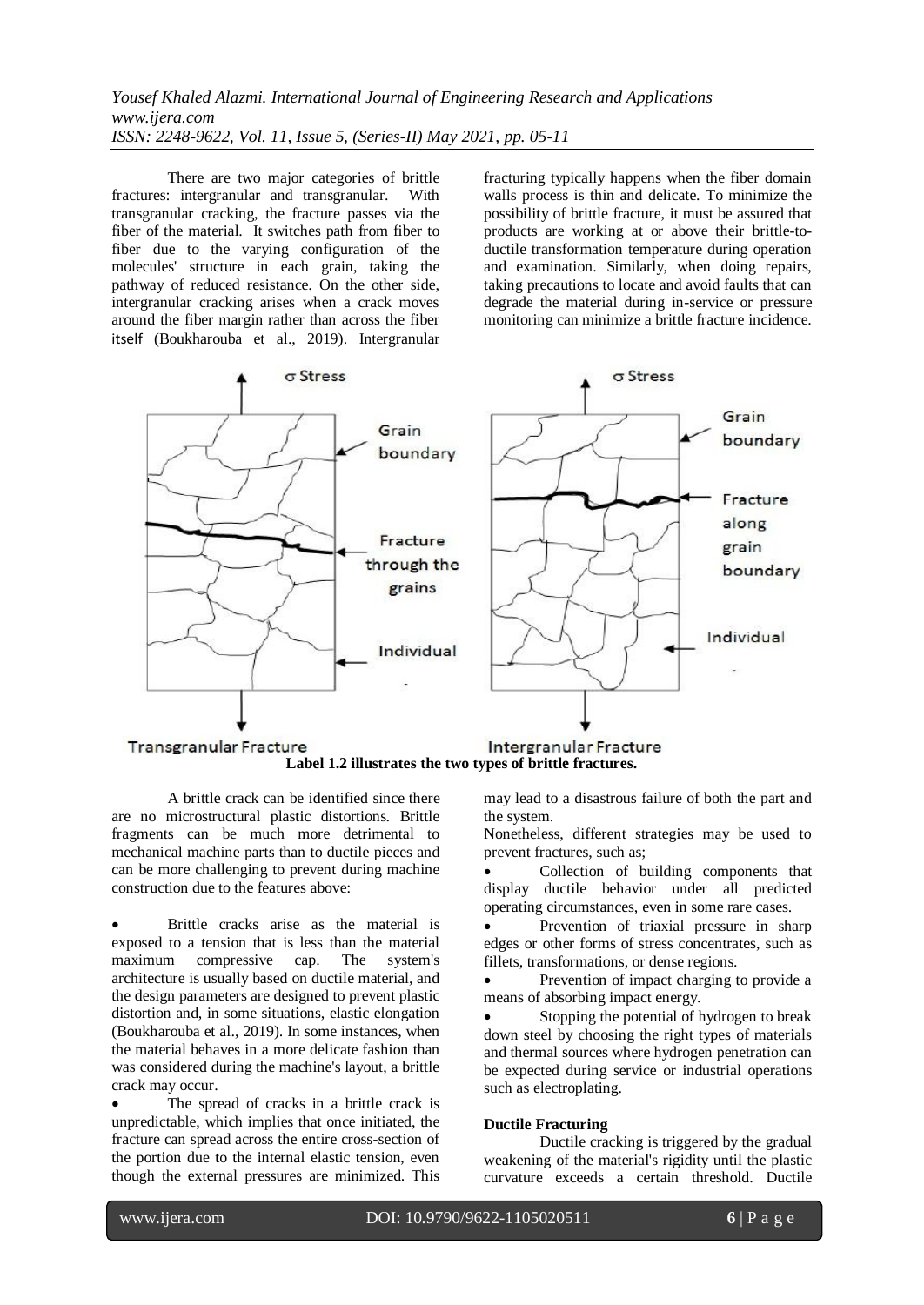fracturing is more comfortable to inflict in shearing curvature due to severe distortion aggregation. Shearing and crack domains occur on a void surface. Based on the initiation, development, and aggregation of the micro void, the fracture process leads to a coarse surface finish. Parabolic structured microvoids exist on fracturing surfaces, and the volume of microvoids reduces with a rise in particle sizes. There is no noticeable change in the fracturing surface scale due to the diminishing number of particles over the surface of the machined surface. Boukharouba et al. (2019) observed that the size of the crack surface diminished with improved punchdie clearance, but that the size of the shear zone reduced and the scope of the rollover improved. Brooks & Choudhury (2015) observed that shear stress becomes a dominant mode of fracture in the punching phase, where there are a few particles above the thickness of the machined surface. Ductile cracks in metallic and alloy steels frequently arise from the induction, formation, and accumulation of tiny gaps during plastic curvature.



**Label 1.3.Ilusurtates the ductile material under stress**

The crystallization of the cracks occurs typically at the additions' intersections and the molecules' second step. The disintegration of these connectors is known to be a predominant crystallization process. Once the voids nitrate, more plastic curvature increases the void spaces' size and manipulates the shape that is termed the void development (Boukharouba et al., 2019). As the voids expand and significantly deform with plastic curvature, the neighboring gaps eventually attach or converge due to the plastic tension's position in the inner void framework, creating the ultimate fracturing surface. Void accumulation can be detected directly by an SEM study of surface defects, as empty aggregation is the final phase of ductile crack.

Necking, which is a form of ductile stress where comparatively significant quantities of strain aggregation exist in a small area of the material, subsequently leads to residual stress. Necking may usually be categorized as dispersed necking and concentrated fondling. The first is the scenario where there is a uniform decrease in density in a relatively wide area. In contrast, the second is the scenario where the substance's shrinking is concentrated in a localized area. During the treatment of deformation-based components, a fracture induced by necking is an irreparable fault. Instead of just dispersed necking, regionalized ductility is an essential facet deciding the volume of usable deformation. The point at which concentrated necking happens first is known to be the optimal pivotal factor.



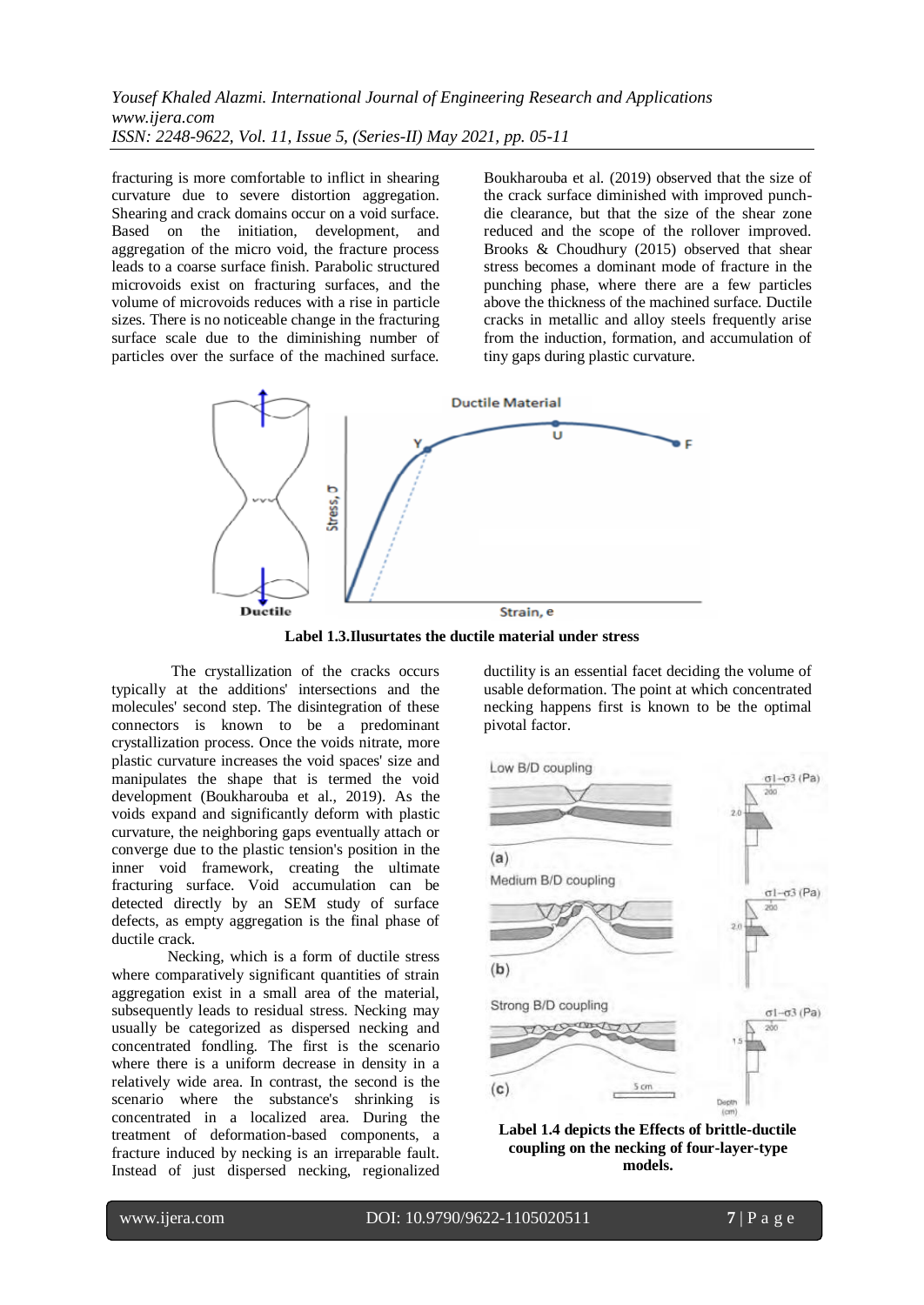It should be remembered that fractures can occur without obvious nesting of low plasticity materials. The process of impact resistance and ductile fracture is established for these phenomena based on a fractography study. The structures are unique for distinct materials. Al-alloy comprises a significant fraction of the different intermetallic particles. In its crystal structure, two types of additions and molecules in brittle states are distributed into the Al-matrix: Fe-based intermetallic and Mg2Si intermetallic (Boukharouba et al., 2019). Owing to the Al-matrix and intermetallic molecules' inconsistency with various properties, as plastic curvature happens, the voids are triggered or myelinated mainly at the grain boundary. These properties are useful for exploring the dynamics of development and ductile fracture injury. As demonstrated from the al-alloy situ tensile measurements, dimple-dominant cracks generally happen under stress-dominant stress conditions for ductile materials. Ductile fracture is due to crystallization, development, and due to crystallization, development, and recrystallization processes and has been thoroughly researched. In particular, void nucleating areas in an element can be due to various properties, spanning from lattice defects to grain boundary flaws to several other particles and additions.

Extensively adapted ionized elastoplastic frameworks for the simulation of ductile crack and shear differentiation mechanisms in different metals are derived from Boukharouba et al. own suggestion (Boukharouba et al., 2019), which explains the gradual weakening of the material properties in the process region by microvoid development up to agglomeration. Significant changes have been made by Brooks & Choudhury (2012) and Tawancy et al. (2014). A detailed analysis of alternative methods for poroelastic products, including geomaterial permeability, can be identified (Brooks & Choudhury, 2015). Direct detection of elastoplastic material parameters such as these, depending on specific stress–train input-output, has also been suggested (Brooks & Choudhury, 2015), although in most instances, indirect approaches needing the simulation of the experiment conducted should be used. The critical uncertainties in this regard relate to the sizeable inelastic phenomenon and the nonlinear geometric effects, which are the core elements of this systemic issue. The computation complexity correlated with the direct challenge's recursive approach, and the calculation of the responsiveness matrix in the inverse process is therefore exceptionally high.



**Label 1.5 illustrates the SEM micrograph of ductile fracture due to transformation toughening for prototype tempered at 575 ◦ C for five hours.**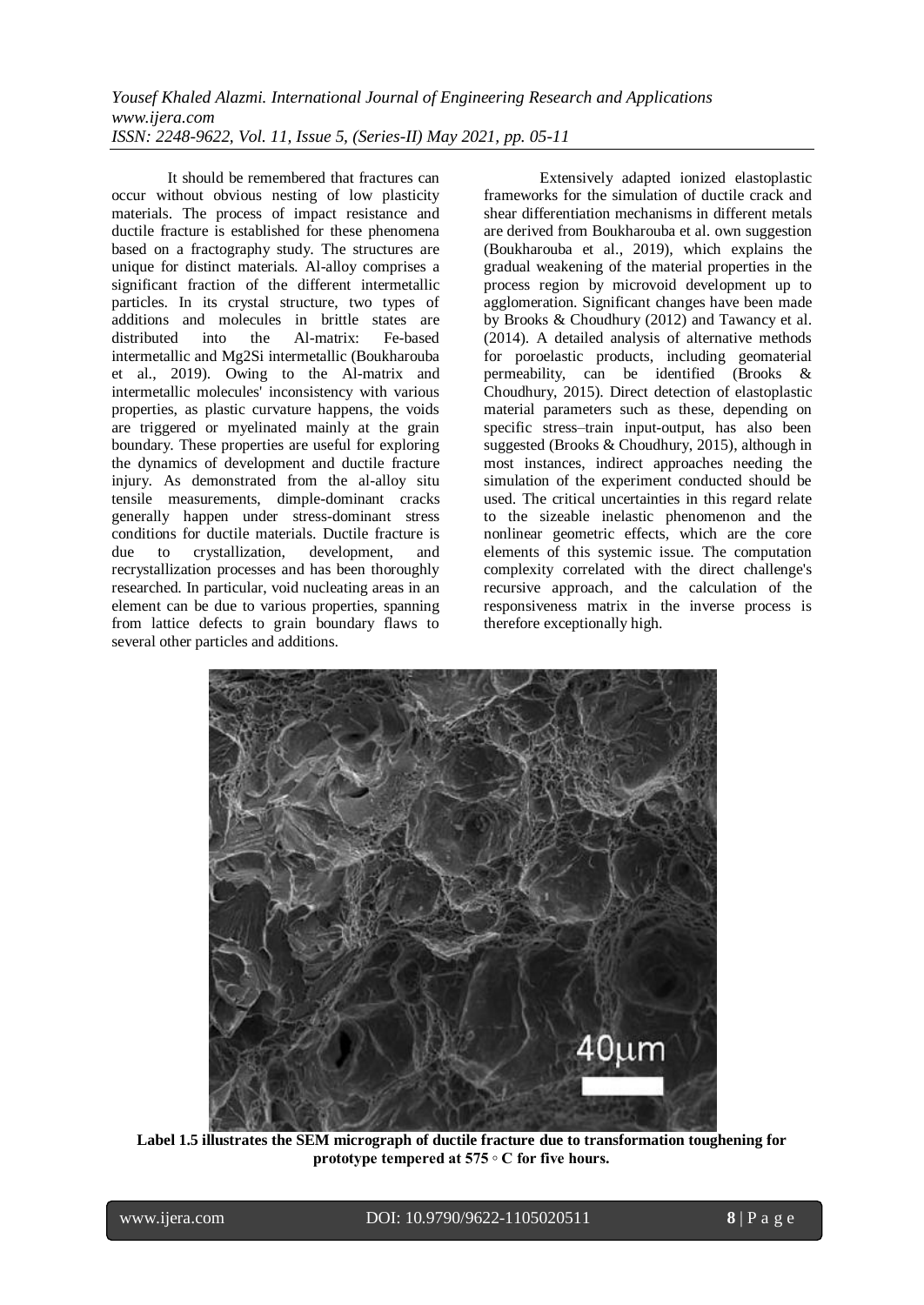Gokuldoss (2020) resolved the issue by focusing in this sense on the FE-oriented recognition methodology that uses the algorithmic topic matrix introduced by Tawancy et al. (2014) in a minimalist solution. A reasonably common fundamental approach has also been extended to various related fields, such as gradient intensified damage dynamics, thermoelastic damage, and solvent porous medium materials. The preferred mathematical framework and detection method for elastoplastic solids was proposed as an optimization method by Gokuldoss (2020) using noiseless bending experiment numerical knowledge as the critical repository of material. Difficulties linked to the complicated existence of the experimental experiments to be modeled been somewhat circumvented by the implementation of an estimated response function, described in the space of the variables sought and extracted by Lagrangian interpolation of a few specific (forward) analyzes carried out for defined model parameters, chosen in a rational (in the Algorithmic context) rectangular dimension (Tawancy et al., 2014). The key downside to this method is that the expense of computation increases exponentially with the number of undefined parameters and the extent of linearization, which directly affects the precision of the calculation.





#### **Label 1.6 depicts the original specimen's shape and after the material experiences both the brittle and ductile fracture.**

The ductile crack's fracture layer has a gray and rubbery texture when observed externally or under a transmission electron microscope. When viewed under a transmission electron microscope (SEM), the surface morphology of the ductile fragment (SEM) shows what is dubbed 'dimples.' Dimples appear like a series of weaver bird nests when positioned parallel to the nest. Inevitably, the plucked area reveals undissolved or necessitated molecules from which the voids developed.



#### **Label 1.7 depicts the fracture toughness difference between brittle and ductile materials.**

Dimples are created by the activation and coalescing of micro-voids around the molecules. If the curvature progresses, the voids grow in size, and gradually, the interlinking tendons of the material are broken, culminating in dimples. The frequency, scale, shape, and width of the fracturing surface's dimples correlate to the degree of the plastic curvature encountered by the metal after the fracture.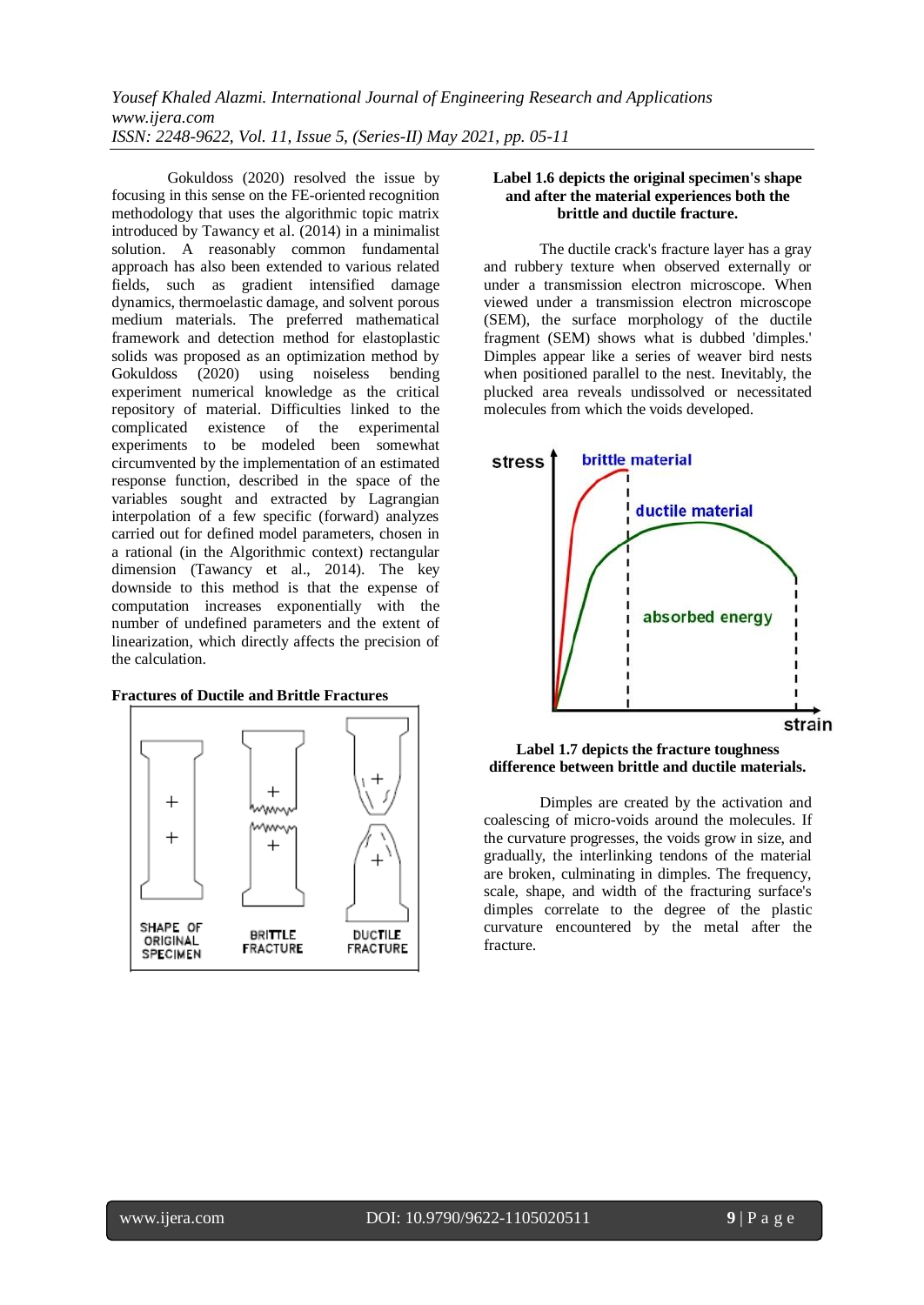

**Label 1.8 illustrates the absorbed energy observed when both the brittle and ductile materials are under a certain amount of stress.**

Extremely ductile fabrics show tiny numbers of comprehensive and profound dimples. Materials with comparatively reduced ductility have a more significant proportion of thinner and narrower dimples. Such data indicate that the amount of plastic curvature needed for the differentiation process is relatively limited. On the smooth regions of the elastic deformation, intermetallic dimples are identified, while on the shear lips, strongly disfigured areas, folding and shear cracks, enlarged dimples are acknowledged.

As viewed externally or under a transmission electron microscope, Brittle cracks have a vivid and metallic look. Inevitably, the surface morphology reveals whose chevron markings point to the center of the fracture. When

studied under SEM, the surface morphology of the fracture shows a transgranular midriff or an intergranular crack. Trans granular midriff is produced by distributing fractures along with crystallographic orientation (Tawancy et al., 2014). Various cleavage-crack fragments appear like estuaries, which gradually follow the dominant crack, creating what is considered the "river pattern." Fundamentally brittle metal or fragile ductile material due to the impact of some physical problems, as described above, shows the characteristics of trans granular fractures. Cracks that show intermetallic fracture characteristics are another form of brittle fracture that occurs only under predefined metallurgical conditions that affect the metal's brittleness. Intergranular fractures expose